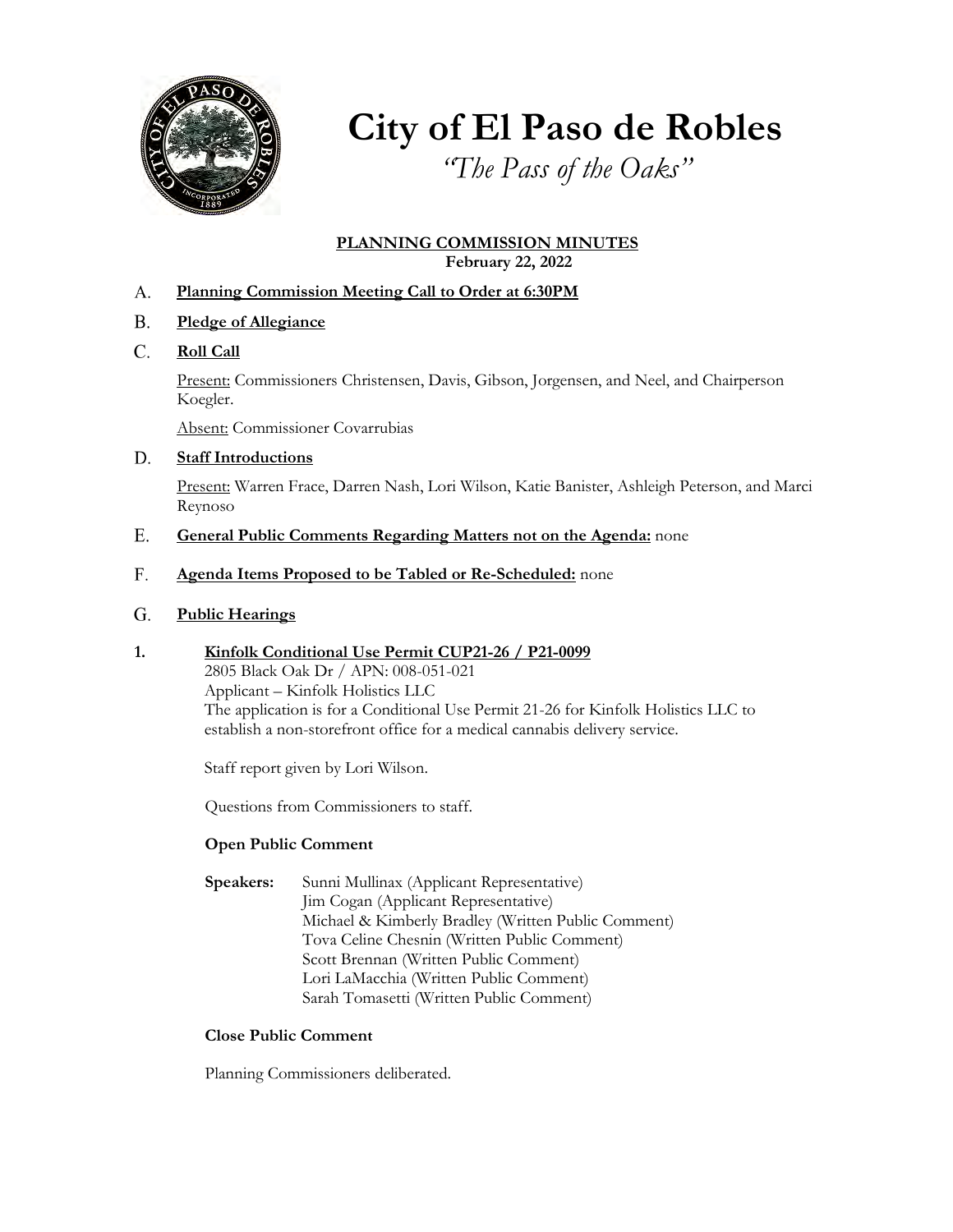Action: A motion was made by Commissioner Neel, seconded by Commissioner Christensen, and passed 5-1-1(Commissioner Covarrubias absent, Commissioner Gibson votes no) to approve Resolution 22-002, approving Conditional Use Permit 21-26, subject to site specific conditions of approval.

### **2. Wireless Communication Facility at Oxford Suites Hotel CUP21-25 / AMD21-05 / PD 13-003 / P21-0088**

800 4th Street / APN: 009-291-022

Applicant – Eukon Group for DISH Wireless, LLC

The application is for an amendment to the development plan for the Oxford Suites Hotel, and a conditional use permit for a new rooftop wireless communication facility.

Staff report given by Katie Banister.

Questions from Commissioners to staff.

### **Open Public Comment**

**Speakers:** Jerry Ambrose (Project Representative)

### **Close Public Comment**

Planning Commissioners deliberated.

Action: A motion was made by Commissioner Neel, seconded by Commissioner Christensen, and passed 6-0-1(Commissioner Covarrubias absent) to approve Resolution 22-003 approving Conditional Use Permit 21-25 and Amendment 21- 05 to Development Plan 13-003 with an amendment to Condition #8 reading "The distance between the Dish Wireless equipment platform and existing finished roof shall be reduced to no more than 6 inches", and the addition of a condition to require the applicant to investigate the feasibility of moving roofmounted equipment south of the elevator shaft to reduce its visibility.

#### **Discussion Items:** none I.

#### **Consent Calendar** J.

### **3. Development Review Committee Minutes (for approval):**

January 24, 2022 January 31, 2022

### **4. Planning Commission Minutes (for approval):**

January 25, 2022

**Action:** A motion was made by Commissioner Jorgensen, seconded by Commissioner Gibson, and passed 6-0-1(Commissioner Covarrubias absent) to approve the consent calendar as presented.

# **Other Reports** K.

# **Housing Constraints and Opportunities Committee (HCOC) / Zoning Code Update** 1. **Report**